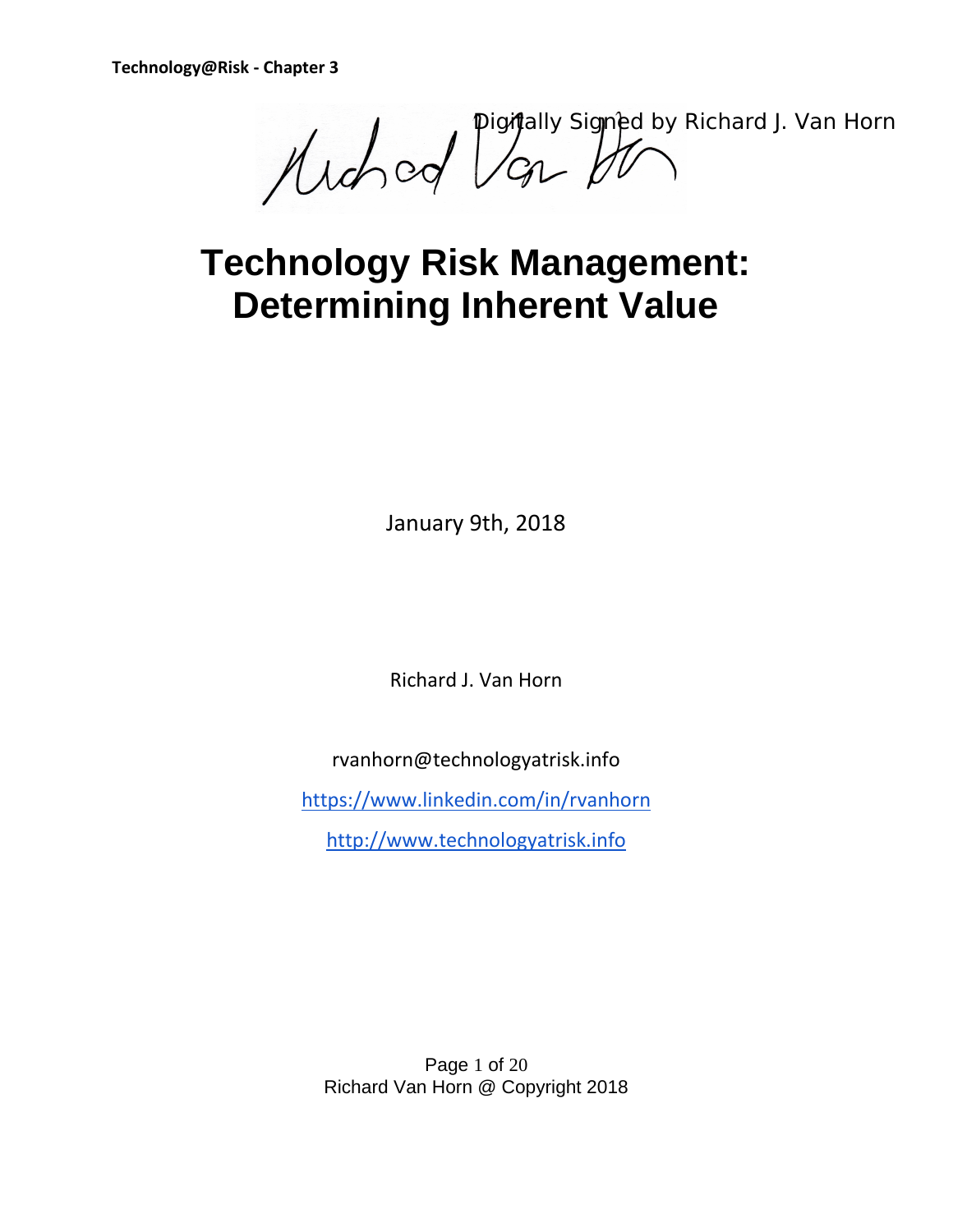# **Table of Contents**

| <b>Editors &amp; Reviewers</b>                                         | 3              |
|------------------------------------------------------------------------|----------------|
| <b>Executive Summary</b>                                               | 4              |
| <b>Scope, Scale and Inherent Value</b>                                 | 5              |
| <b>Inherent Value Versus Inherent Risk</b>                             | 6              |
| 'CIA' as Scenarios                                                     | $\overline{7}$ |
| <b>Types of Financial Loss</b>                                         | 9              |
| <b>Determining Inherent Value</b>                                      | 10             |
| <b>Conclusion</b>                                                      | 12             |
| <b>Appendix A: A Compelling Example</b><br><b>Knight Capital Group</b> | 14<br>14       |
| <b>Appendix B: Sources of Loss Data</b>                                | 16             |
| <b>About the Author</b>                                                | 20             |
| Richard Van Horn                                                       | 20             |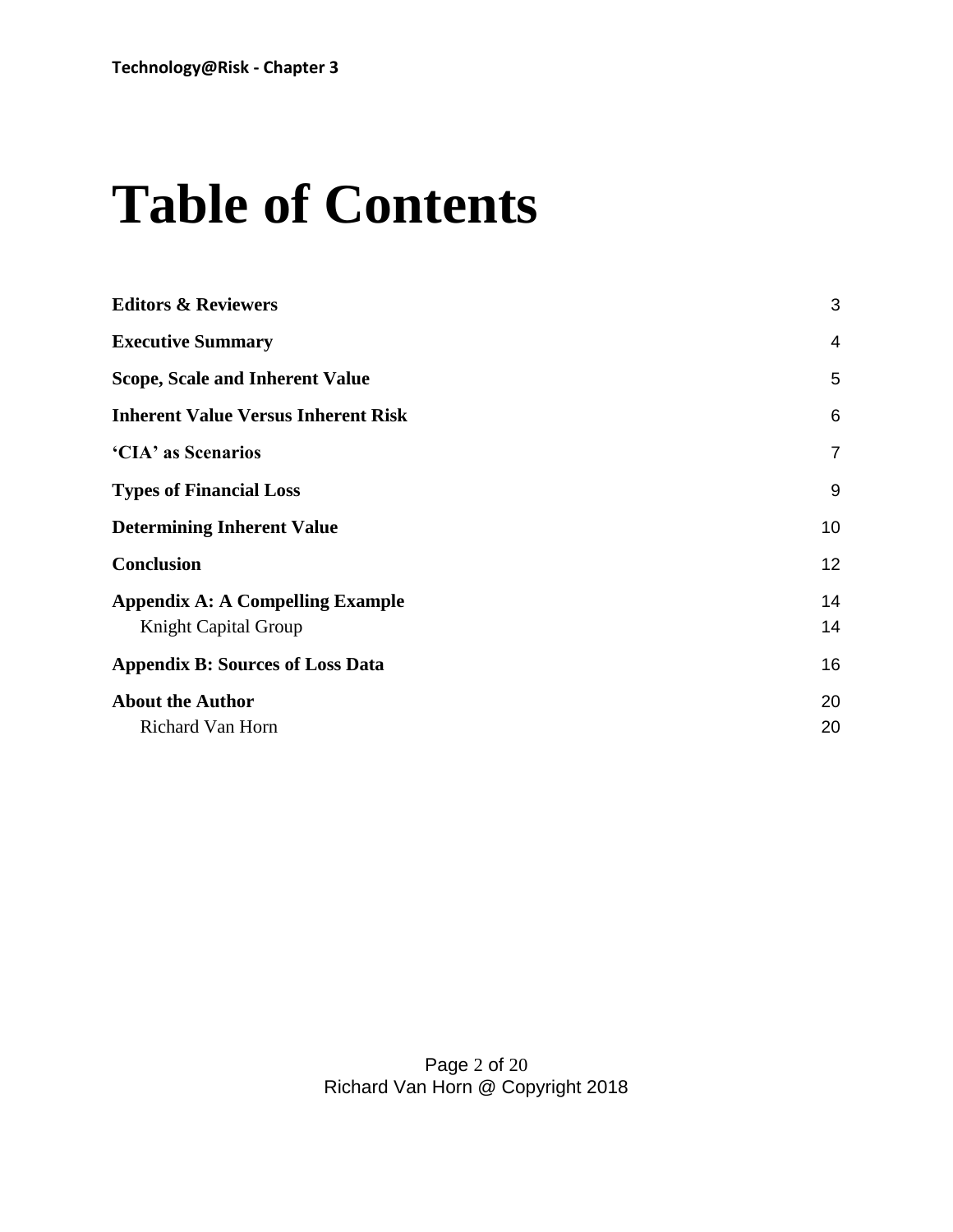### <span id="page-2-0"></span>**Editors & Reviewers**

Page 3 of 20 Richard Van Horn @ Copyright 2018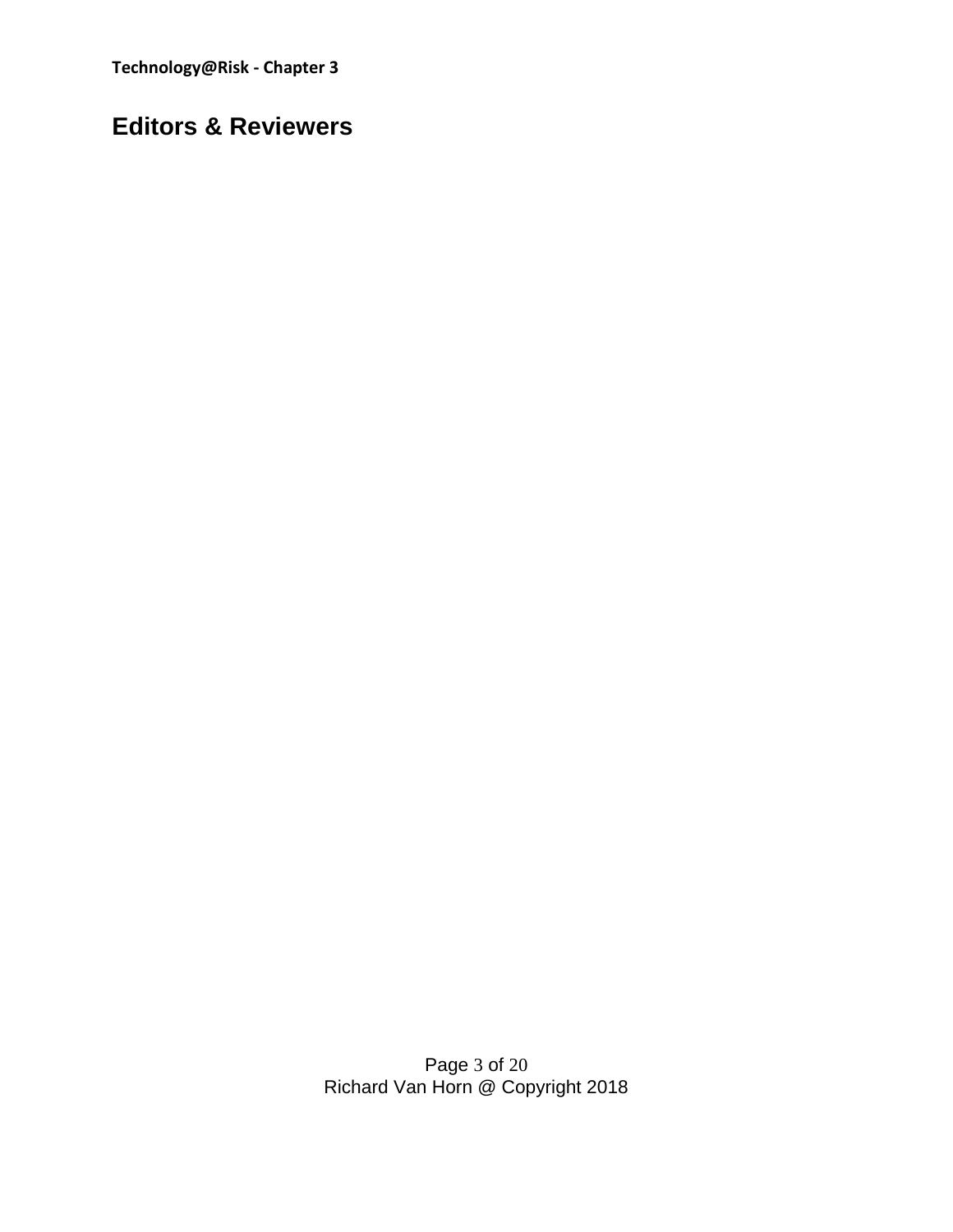### <span id="page-3-0"></span>**Executive Summary**

It has become clear that modern industry's reliance on information technology comes with many benefits: automation, accelerated time to market, scale and efficiencies to name a few. However, it is also clear that relying on information technology so extensively has risks. Hacker attacks, data breaches, service outages and other issues continue to occur across industries and in increasing numbers. That growth is in spite of the expanding regulatory and industry requirements that firms are expected to comply with to secure their technology environments. Legislatures and regulators continue to add obligations that firms must comply with to ensure client data is protected and services are readily available. However, in spite of these obligations, costly outages and data breaches continue to occur. In some cases, those events can be catastrophic to the company. (See Appendix A)

These expensive outages and data breaches portend the need for better ways to manage technology. One way, proposed in this white paper, is to govern technology based on the 'risk' that technology presents to the firm. Fundamentally, the higher the 'risk' a technology asset or related service presents to the firm, the more controls and oversight may be required. In theory, those additional controls and oversight should decrease the likelihood of an event or at a minimum, decrease its impact. This 'risk' based view of technology - where controls and oversight are driven by the potential economic cost of an outage or other technology issue - can be a complement to other facets of technology management, including return on investment, strategic direction, business requirements and regulatory obligations. Given the history of losses due to technology outages and breaches - which happen in spite of regulatory obligations managing technology based on 'risk' or possible economic impact seems to be a logical next step.

It should be clear the primary driver of a 'risk' based approach to managing technology is the inherent economic value of the firm's IT assets and services. Of course this value goes far beyond the direct cost of the assets. Value is inherited from the business services those IT assets supports. After all the regulatory requirements, industry requirements and best practices have been used to 'secure' technology assets - which should be considered a baseline of security and controls - the organization should focus on its most valuable technology assets. Those assets are considered valuable based on the business services those assets support. The corollary being the 'risk' to the firm is the cost if those services are unavailable or there is a data loss or other issue. This

#### Page 4 of 20 Richard Van Horn @ Copyright 2018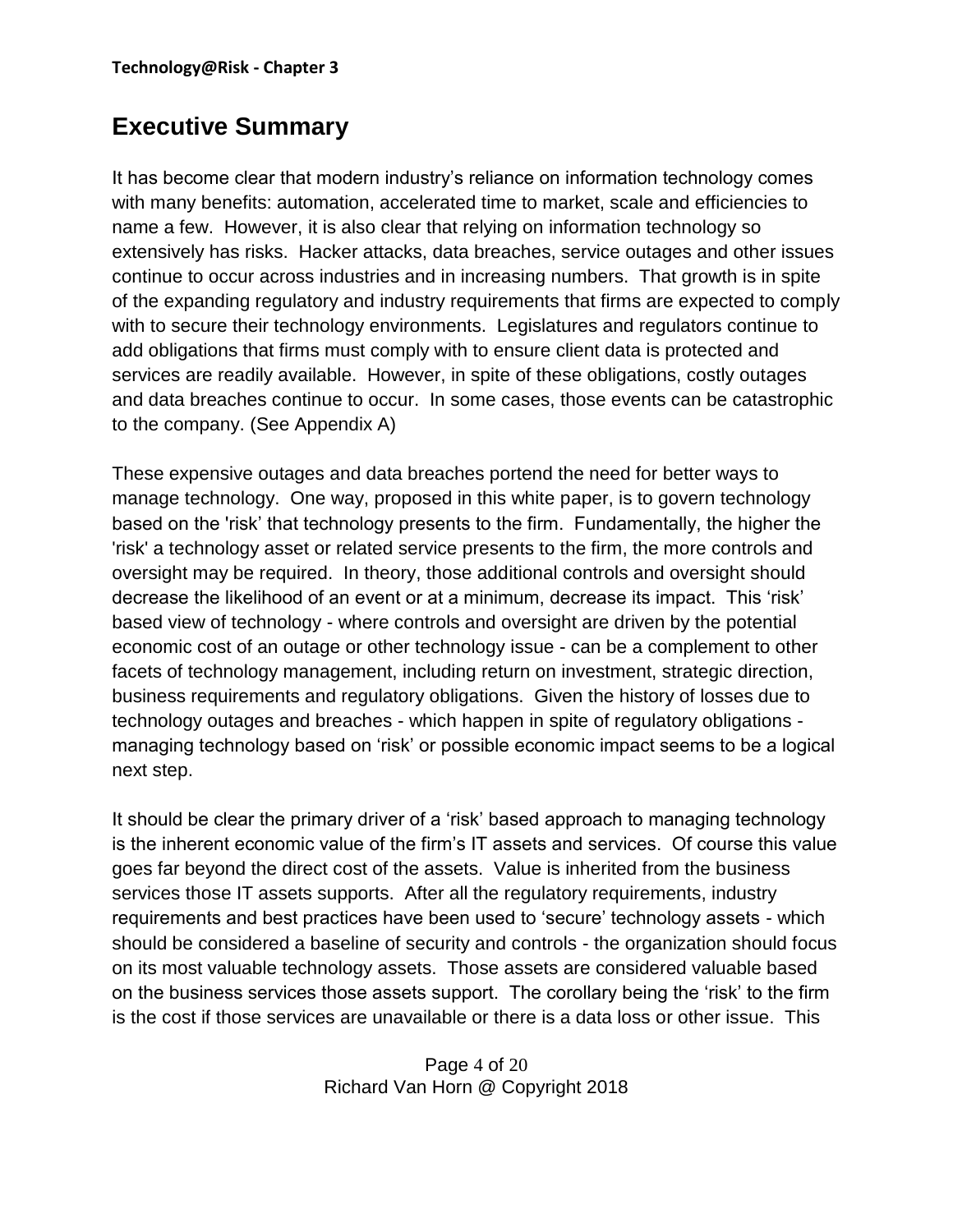increased focus on the firm's most valuable technology assets should decrease the likelihood of outages or other events or at least minimize their economic impact.

# <span id="page-4-0"></span>Scope, Scale and Inherent Value

As explained in an earlier white paper, proper management of technology related risks has to include all services that touch technology assets (the scope of technology risk management) and be able to show business impact in economic terms (to indicate the possible scale of impact).

An extension of the discussion around impact and scale is how to determine the economic impact of a possible event. This white paper proposes the economic value of any IT related event is directly related to the economic value of the business services the IT asset or service supports. The greater the economic impact of an outage or other technology event, the higher the 'risk' of that IT asset. That economic value is not based on the price paid for the IT asset, but the value of the business services they support: the more valuable a business service, the controls and oversight may be necessary. Higher 'risk' technology assets or services may warrant more focus and possibly more controls than lower 'risk' assets. Given there is only so much time and money to protect a firm's technology environment, prioritizing focus and controls on the firm's most valuable assets is logical. Business value is the only way to assess the dollar impact of a server having an outage or other issues. It is also the best way to show scale of an outage or data beach; showing impact in economic terms inherently includes scale.

The economic value of IT assets or services is determined by the economic value of the business services they support. With that inherent value in mind, additional controls beyond the baseline of best practice or regulatory controls can be implemented to protect those valuable assets: higher value technology assets and services may warrant more stringent controls than lower value IT assets.

While this point may seem entirely intuitive, it does not always seem to be the case. Let's use a simple example: updating vulnerable software. Software 'patching' is a well established process widely performed at most organizations. Typically, a patch is typically prioritized as high, medium, low or critical. That rating indicates the priority of that patch for deployment when compared to other patches: this is done as an industry best practice using agreed upon scoring mechanisms and data sharing tools. However,

#### Page 5 of 20 Richard Van Horn @ Copyright 2018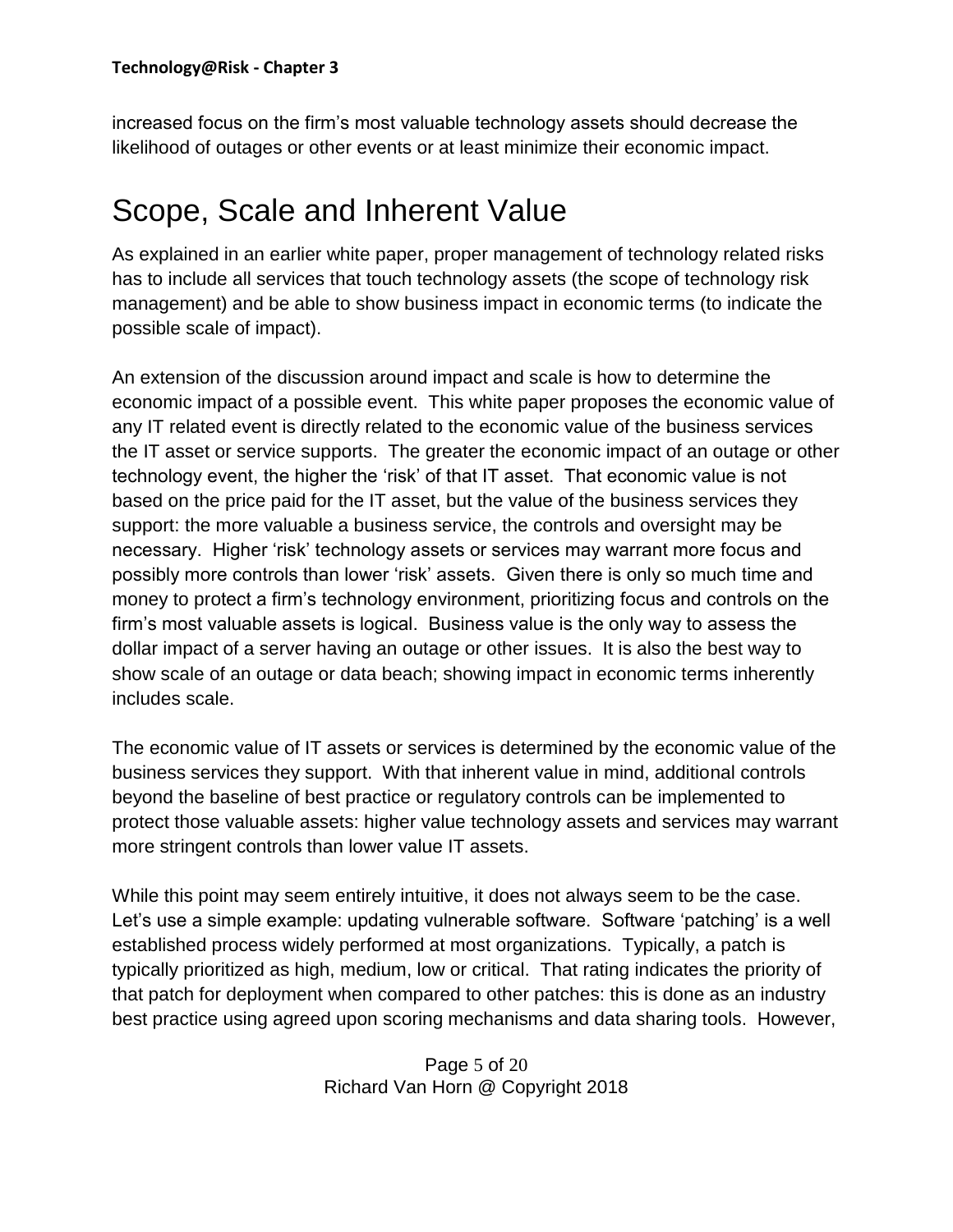once a patch is prioritized for deployment, there is no standard methodology to prioritize that patch across the dozens or hundreds of assets that need to be updated within an organization. Prioritization may be performed if the IT assets are Internet facing, or known to support high value business services. But this is typically not uniform and only focused on extremely sensitive or high value targets. One way to prioritize that deployment would be the economic value of the servers to the organization: high value servers would be patched first. Other services would be patched in order based on decreasing value to the firm.

For example, given 2 servers, one used by the Payroll Department and the other used by the Treasury Department, the Treasury Department server is significantly higher value to the firm. That is due to both the higher value of the dollars Treasury processes when compared to Payroll, and the criticality of the function to the firm. An outage of Treasury has broader implications and impact than an outage of Payroll. As a result, all processes and activities that support the Treasury server have a higher value than the same services that support the Payroll server.

This is very important because it changes the view of technology services. Generally speaking, technology is managed as a layer, where similar assets are treated uniformly in the same way. Going back to the vulnerability example, when vulnerabilities are identified, the vulnerability itself is prioritized for deployment across that horizontal layer. Historically, there has been no way to prioritize that specific deployment vertically based on the business services an asset supports. All servers were treated relatively the same and the patch would be applied at generally the same time. This additional view says the patch should be deployed based on the economic value of the servers to be patched. Or, the economic impact if they are not patched and that vulnerability is exploited. This view prioritizes IT assets based on the business service they support and the value of those business services.

Determining the economic value of an IT asset based on the value of the business services it supports is the focus on this white paper.

# <span id="page-5-0"></span>Inherent Value Versus Inherent Risk

When discussing technology risk management with colleagues in other risk disciplines, there have been debates around the definition of inherent risk and its applicability to

#### Page 6 of 20 Richard Van Horn @ Copyright 2018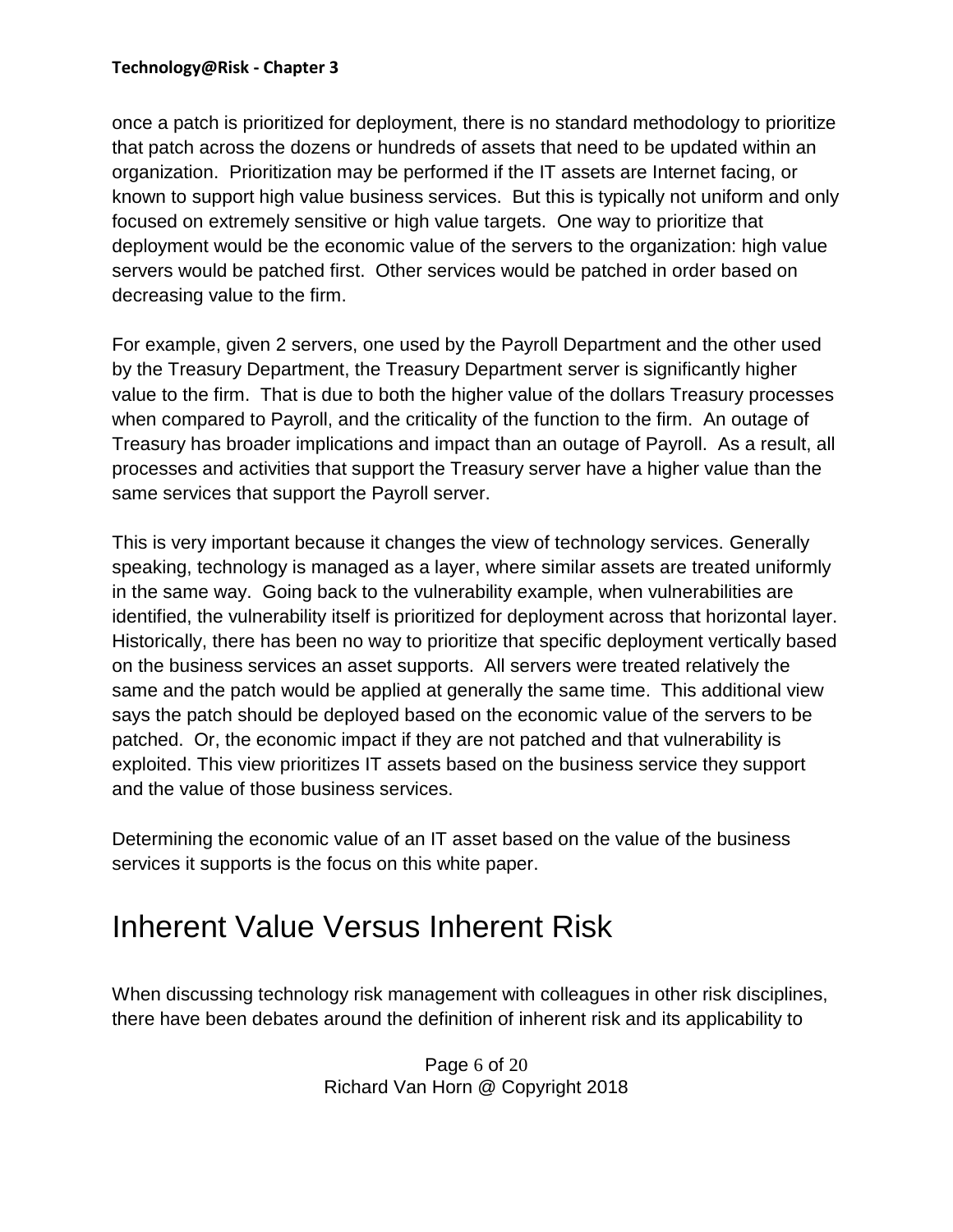managing technology. Inherent risk within financial risk models typically includes the probability of an event over a time horizon with specific economic impact. That definition is difficult to apply to information technology and technology risk. That is why this paper has put 'risk' in quotes when discussing technology events. For the purposes of this discussion, the definition of technology risk is slightly different than financial risk. For one, determining the probability of an event is a significant challenge due to a lack of data and the inability to correlate that available data to an organization's control environment. While an event might be public, the data necessary to determine the probability of that exact event happening to another firm is not typically available. In addition, determining a time horizon for an event is equally challenging, also due to a lack of correlatable data. Finally, determining the probability of an event does not accommodate one time 'black swan' type events that, even if they happen just once, may be the beginning of the end for the impacted firm. The one time black swan event at the Knight Capital Group is a prime example. (Appendix A).

Given the challenges with determining the time horizon and probability of technology related events, this white paper will not define 'technology risk' with the same attributes of financial risk: probability and time horizon. Rather, 'technology risk' will focus exclusively on the inherent economic value of IT asset and services.

<span id="page-6-0"></span>Future white papers will comment on probability and time horizon.

# 'CIA' as Scenarios

In the field of Information Security, it is generally known that there are three types of scenarios that can impact technology assets and services.

- Loss of Confidentiality data breaches and other losses are examples of lost confidentiality.
- Loss of Integrity this can be a loss of data integrity or service integrity. The Knight Capital Group is an example of a service integrity issue.
- Loss of Availability many examples exist when a business service is just not working.

This concept of CIA is well known and adequately identifies scenarios for technology related issues: data can be lost or corrupted, services can be corrupted or unavailable.

> Page 7 of 20 Richard Van Horn @ Copyright 2018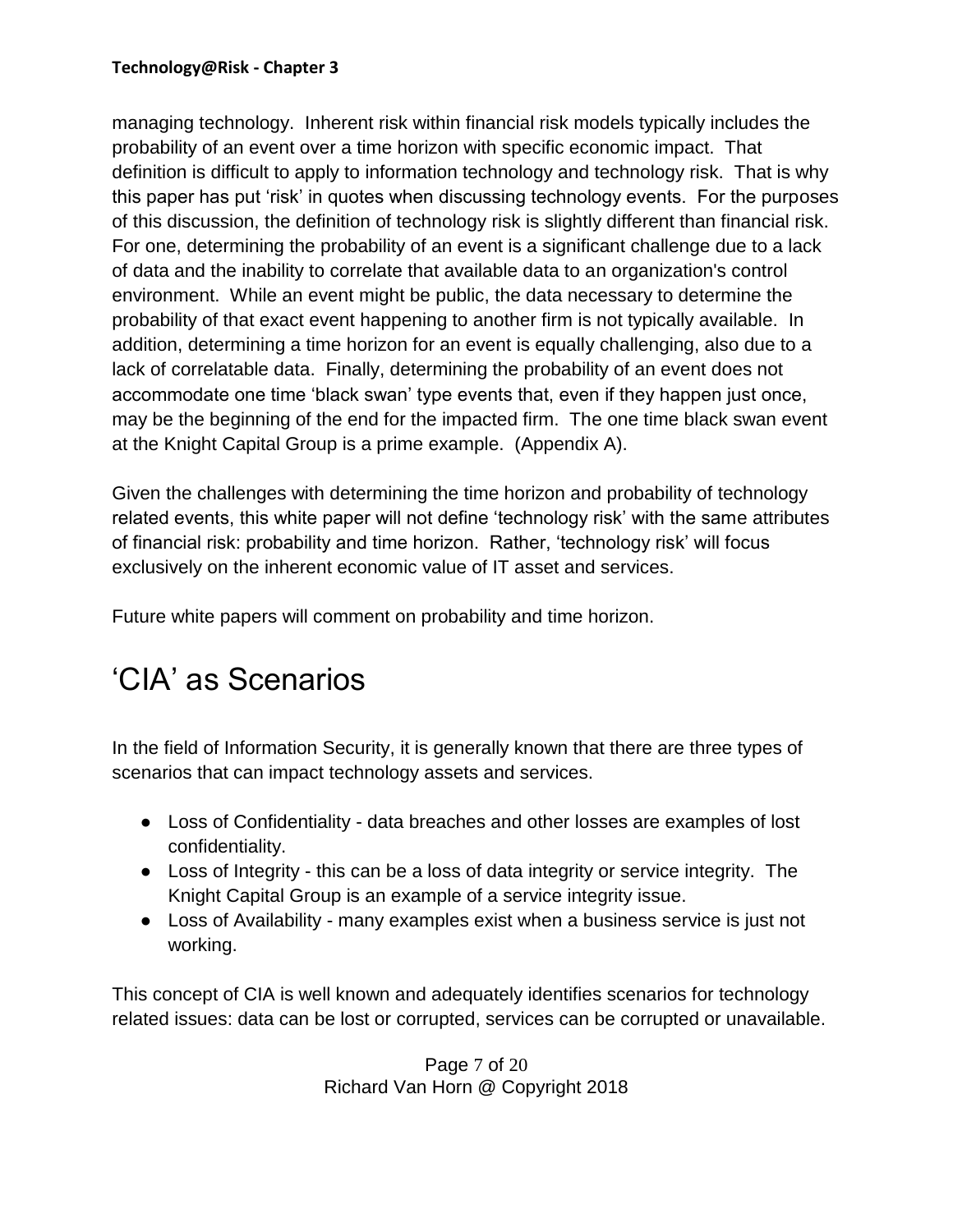It should be noted that CIA addresses the three scenarios that can result from a technology event, it does NOT address the many diverse vectors that can cause an issue. Vector analysis and related impact will be discussed in a future white paper.

This white paper proposes that separating impact by CIA is the first step to determining the possible economic impact of an event.

For example, going back to the Payroll / Treasury comparison, the impact of a data breach or service outage are drastically different for those 2 services. A loss of confidentiality of Payroll data is a well understood event. Unfortunately data breaches of personally identifiable data occur quite frequently. The Ponemon Institute is a primary source of the economic cost of those breaches, which can be up to \$125 per record. Now, compare that potential economic impact to a data breach of Treasury data. Treasury data consists of business information: name, address, wire transfer routing information. While sensitive and should not be disclosed, there is no regulatory requirement to protect that data. As a result, the direct cost of a data breach of Treasury data is minimal.

Now compare the two services from a reliability perspective. If Payroll has a service outage and employees are not paid on time, there is impact to the employees - they may be late to pay bills and generally be dissatisfied with the fact they were not paid on time. However, it is expected they will be eventually be paid and will continue to go to work. Generally speaking , there is little to no economic impact to the firm if it does not pay its employees on time. Now contrast that to an outage of Treasury services. Depending on the day of the month or time of year, a service outage of Treasury presents a significant risk to an organization. Depending on a few factors, it may be an existential risk that impacts the long term viability of the organization.

These examples highlight how the economic impact of a technology event, is dependent on the type of event. The type of event, whether a data breach ( C ), integrity issue ( I ) or service outage ( A ) can significantly change the economic impact of that event to an organization. Viewing business services in light of CIA is an important first step to assessing inherent value of the underlying technology assets that support those business services.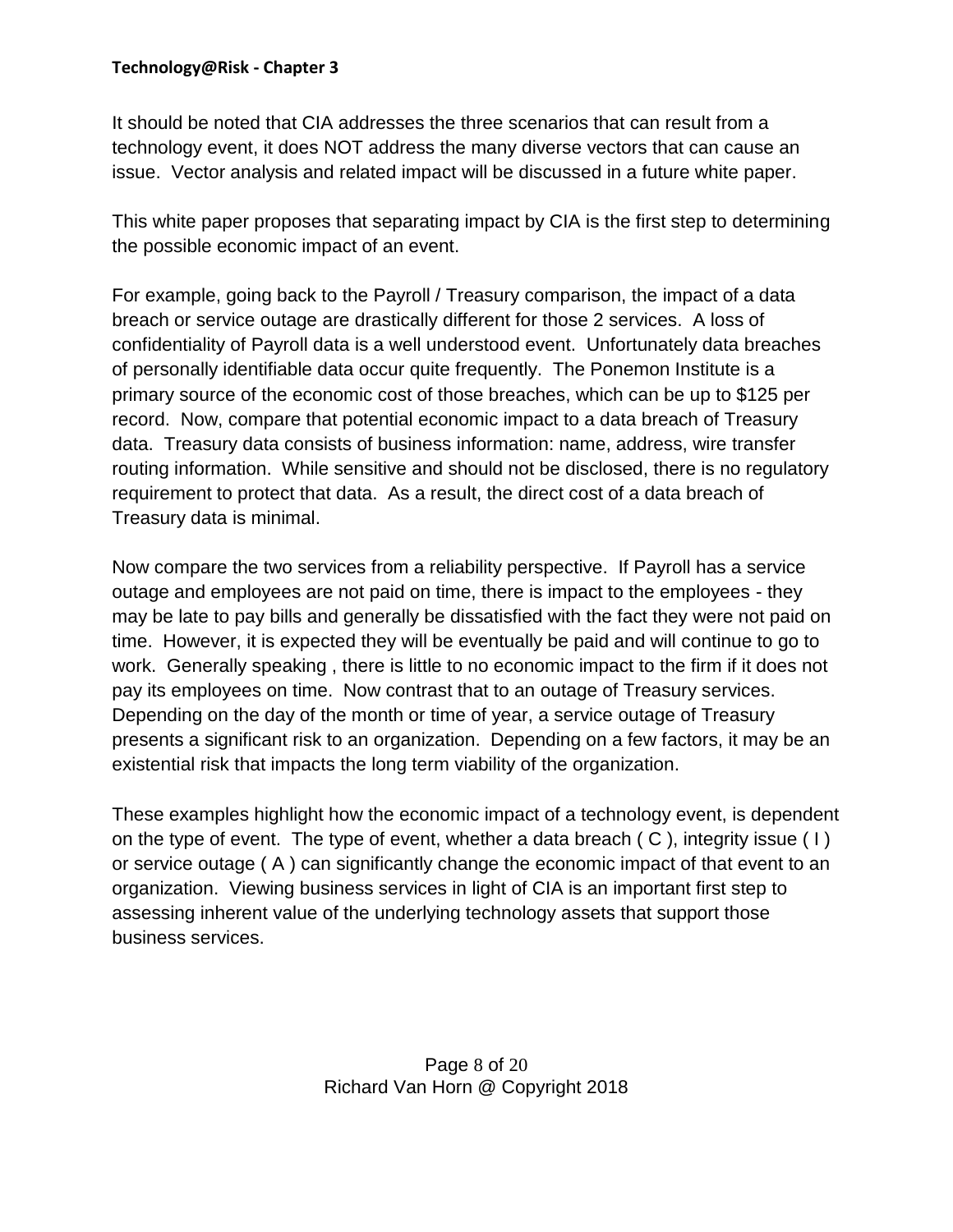# <span id="page-8-0"></span>Types of Financial Loss

The next component to determining the economic impact of technology events is the type of financial loss that can be incurred. Below is a list of loss types with a brief explanation:

- Regulatory Fines
	- Regulators can impose one time fines for data breaches, service outages, etc. These costs are typically related to the number of records lost or the length of the outage.
- Lost Revenue
	- Obviously a service outage can have direct impact on revenue, both during the time of the outage and possibly long term as clients may chose to take their business elsewhere.
- Contractual Losses and Liabilities
	- Contracts may include liability clauses that are invoked in the event of lost business due to data breaches, service outages or other issues.
- Immediate Clean Up Costs
	- Depending on the event, the cost of clean can be insignificant or substantial.
- Long Term Organizational Costs
	- $\circ$  In some cases, regulators may require firms to establish additional audit and oversight requirements, which would be a long term, ongoing, additional cost to the firm.

Excluded from this list are the impact on a public company's stock price. Stock market fluctuations were excluded as they have been generally shown to be temporary and more related to long term revenue prospects than the cost of the breach or other event. In addition, stock fluctuations typically do not directly impact an organization's long term viability. They reflect the organization's long term viability but are not typically a direct contributor to that viability, unless the stock price is extremely low. A technology issue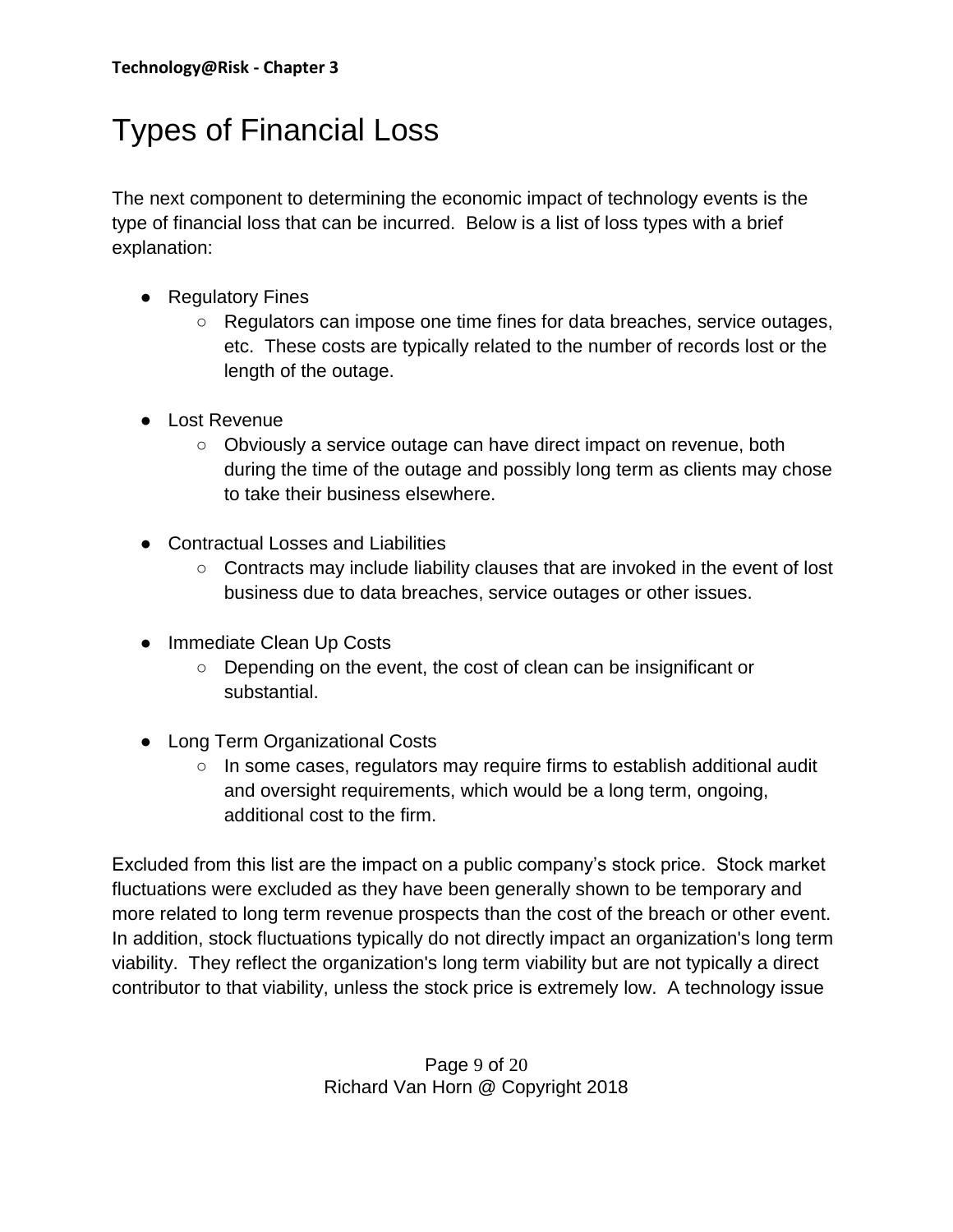can directly impact an organization's long term viability. This paper is focused on direct financial impact and so stock fluctuations are excluded from this analysis.

# <span id="page-9-0"></span>Determining Inherent Value

Given a business service, this white paper proposes 2 sets of criteria to determine the inherent value of IT assets that support that business service:

- The type of event that can occur:
	- $\circ$  A data breach (C)
	- Data or software integrity issue ( I )
	- Service outage (A)
- The type of loss that could be incurred:
	- Lost revenue
	- Regulatory fines
	- Contractual obligations
	- Immediate Clean Up Costs
	- Additional governance and oversight obligations

These criteria can be mapped to an organization's business services to determine the value of those services, which can then be applied to the underlying IT assets that support them. For simplicity, the chart below highlights a few of these services.

The cost of additional governance and oversight obligations is not listed in the chart, as that is expected to be the same independent of the type of technology event that might occur. All other events have costs related to the specific event:

| <b>Client Services</b> | Confidentiality                                                   | Integrity                                               | <b>Availability</b>                               |
|------------------------|-------------------------------------------------------------------|---------------------------------------------------------|---------------------------------------------------|
| E-Commerce Service     | Lost revenue<br><b>Regulatory fines</b><br>$\circ$<br>Contractual | Lost revenue<br>$\circ$ Regulatory fines<br>Contractual | Lost revenue<br>○ Regulatory fines<br>Contractual |

Page 10 of 20 Richard Van Horn @ Copyright 2018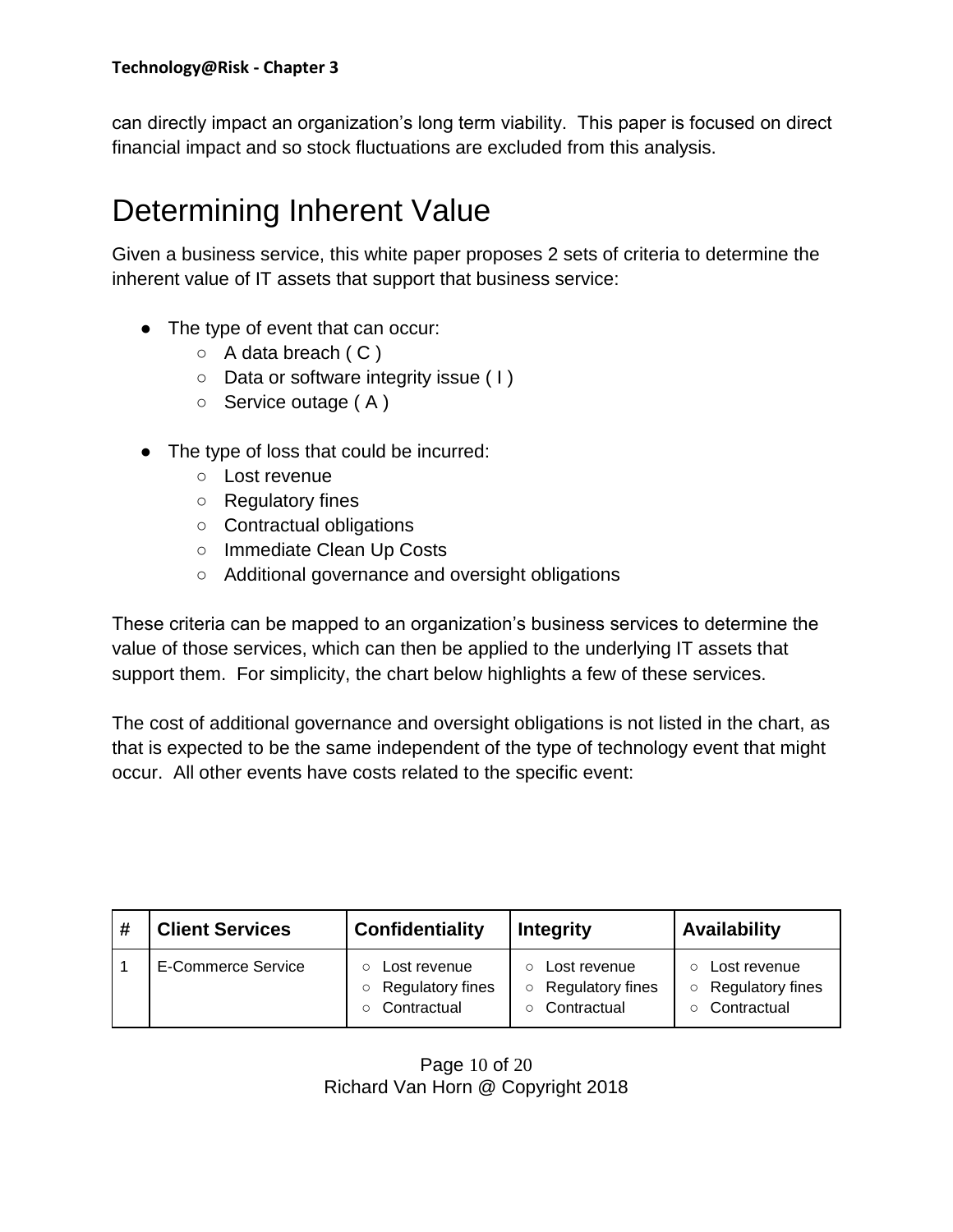|                |                            | Obligations<br>Cost of Clean Up<br>$\circ$ | Obligations<br>Cost of Clean Up<br>$\circ$ | Obligations<br>Cost of Clean Up<br>$\circ$ |
|----------------|----------------------------|--------------------------------------------|--------------------------------------------|--------------------------------------------|
| $\overline{2}$ | Logistics System           |                                            |                                            |                                            |
| 3              |                            |                                            |                                            |                                            |
| #              | <b>Employee Services</b>   | <b>Confidentiality</b>                     | <b>Integrity</b>                           | <b>Availability</b>                        |
| 1              | Payroll                    |                                            |                                            |                                            |
| $\overline{2}$ | <b>Human Resources</b>     |                                            |                                            |                                            |
| 3              |                            |                                            |                                            |                                            |
| #              | <b>Corporate Services</b>  | <b>Confidentiality</b>                     | <b>Integrity</b>                           | <b>Availability</b>                        |
| 1              | Treasury                   |                                            |                                            |                                            |
| $\overline{2}$ |                            |                                            |                                            |                                            |
| 3              |                            |                                            |                                            |                                            |
| #              | <b>Shared IT Services*</b> | <b>Confidentiality</b>                     | <b>Integrity</b>                           | <b>Availability</b>                        |
| 1              | Networking                 |                                            |                                            |                                            |
| $\overline{2}$ | <b>Active Directory</b>    |                                            |                                            |                                            |
| 3              |                            |                                            |                                            |                                            |

\* It should be noted that shared services aggregate the value of the business services they support. If a network router supports 5 different client services, than the economic value of that router to the firm is the aggregate of these 5 services.

This basic structure provides a framework for determining the inherent value of technology assets based on the business services they support. However, there is still a significant amount of work to do. Determining the inherent value of technology assets and services based on the business services they support - even an indicative value requires in depth analysis of factors unique to that business service. For example, there are multiple data types where a breach would have different economic impacts, including Materially Non Public Information (MNPI), Personally Identifiable Information (PII), medical information related to the Health Information Portability and Accountability Act (HIPAA), intellectual property, etc. Each needs more research to model the cost of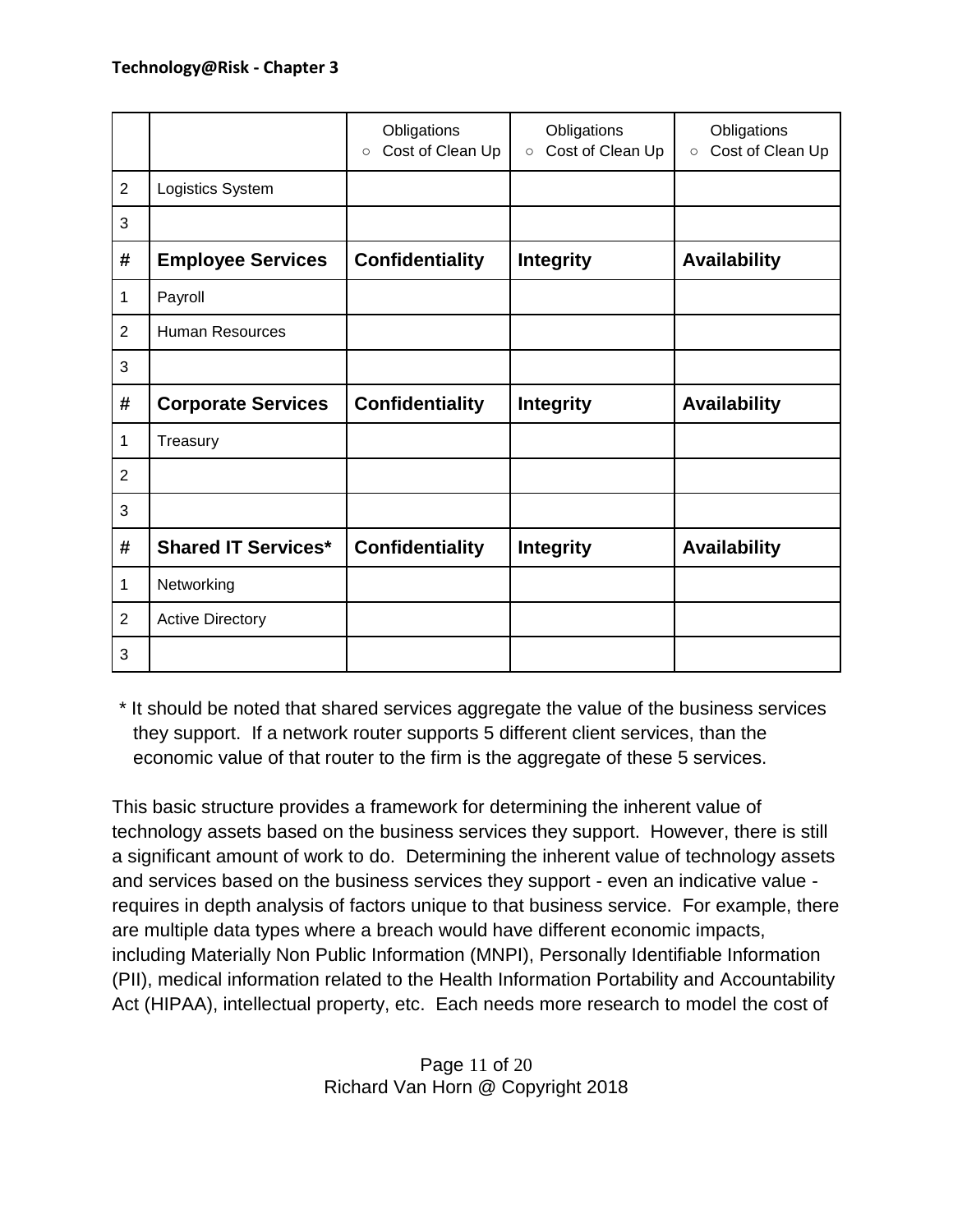a data breach. This is an initial proposed approach to begin that analysis. More detailed models will be proposed to assess the value of specific business services within this framework.

On a 'positive' note, the number of technology events that have occurred over the past 10 years provide an initial set of data points to help complete this model, including the outages of various airline services, payment services, etc. These events can be used to populate the data and provide a model for others to rely on. Unfortunately, future events will be added as appropriate. Addendums to this white paper will use various scenarios to model the inherent value of technology assets based on the business services they support.

### <span id="page-11-0"></span>**Conclusion**

Over the past 25 years, information technology has become the lifeblood of almost every organization in the developed world. Information technology and services managed directly by an organization or indirectly via a service provider - are indispensable when providing services to clients, partners and employees. However, the benefits of Information Technology can be overshadowed by issues - including breaches of data, service outages and other events.

To minimize those issues or their impact, regulators and industry bodies have issued control requirements for organizations to follow. Those obligations have become a baseline to protect data and ensure services are reliable. However, data breaches and outages continue to occur in spite of those regulatory obligations. With that in mind, those controls should be considered a baseline. Depending on several factors, additional controls may be necessary to minimize technology issues or their impact.

One of those factors should be the inherent value of the technology assets. That value should not be based on the assets direct cost, but based on the business services they support. Properly valuing technology assets based on the business services they support would allow additional focus and governance based on the value of the assets. Additional controls would complement the baselines of controls requirement by regulators and be commensurate with the potential negative impact of technology issues. This white paper proposes a high level framework to assess that inherent value. Additional addendums will further detail specific ways to determine economic inherent value. In the eyes of many, this new view of technology assets allows for complementary controls to minimize the economic impact of technology issues beyond reacting to events they occur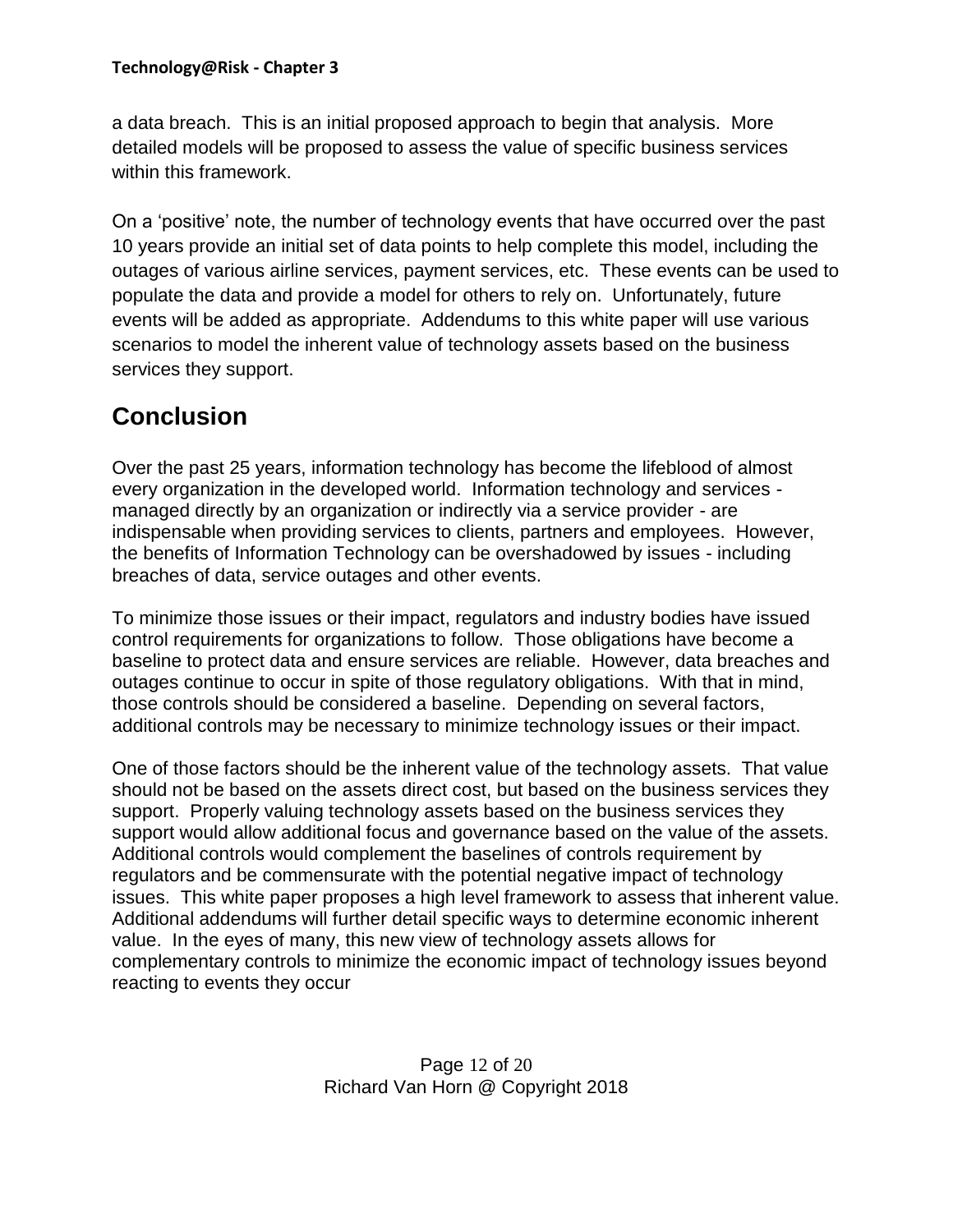Page 13 of 20 Richard Van Horn @ Copyright 2018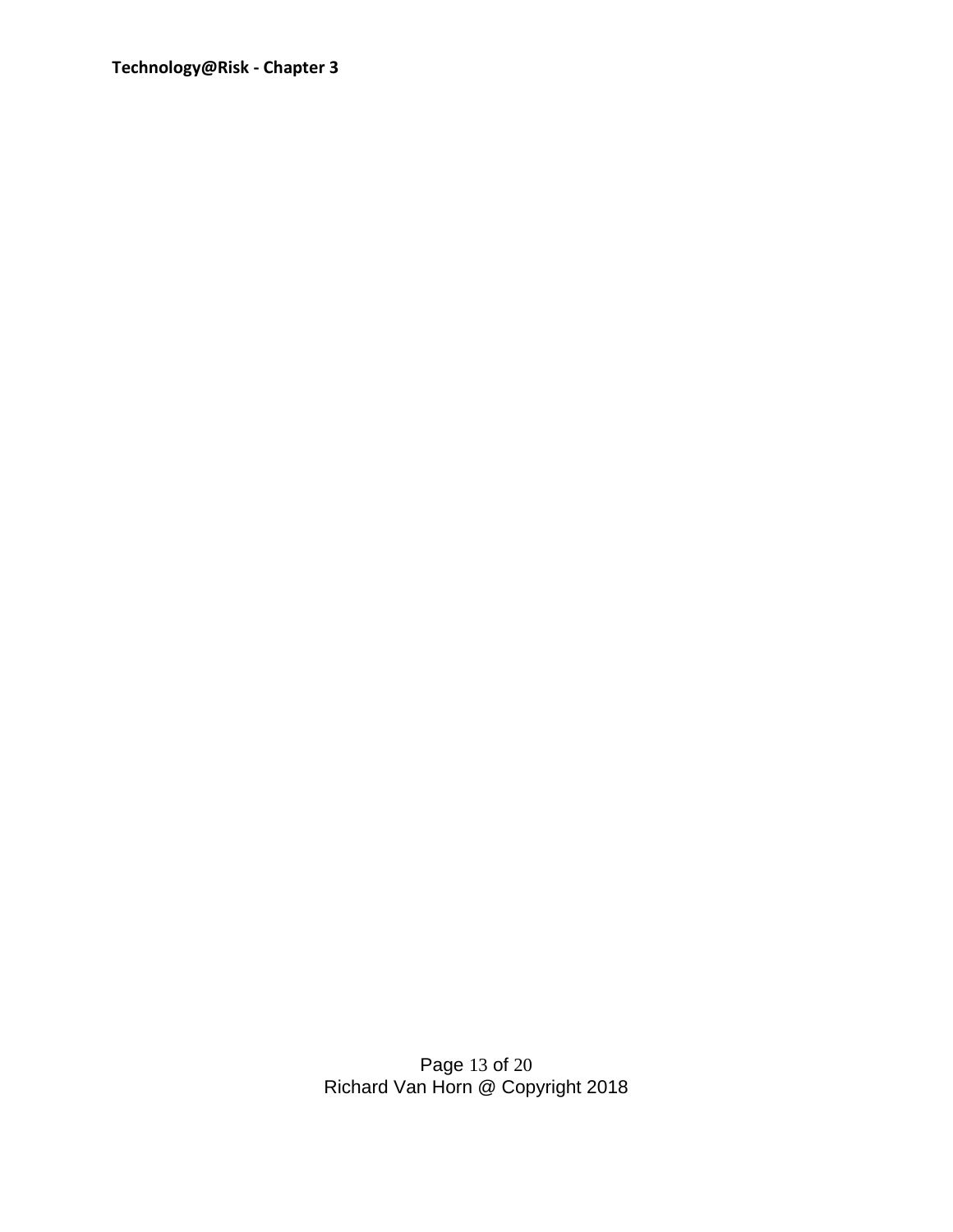# <span id="page-13-0"></span>Appendix A: A Compelling Example

The purpose of this white paper was to highlight the scope of Technology Risk Management - what should fall under its purview - and that dollars and cents is the best scale to show the possible economic impact of technology events.

Unfortunately, there is an example - a poster child company - that shows the value of managing all technology processes that might impact high value services (scope) and that 'high' cannot convey true impact (scale).

### <span id="page-13-1"></span>*Knight Capital Group*

Knight Capital Group was an American global financial services firm engaging in market making, electronic execution, and institutional sales and trading. With its highfrequency trading algorithms Knight was the largest trader in U.S. equities, with a market share of 17.3% on NYSE and 16.9% on NASDAQ<sup>1</sup>.

In a widely known event - called a glitch<sup>2</sup> by the press, which again is the simplistic adjective used to describe these types of technology issues - one of the firm's proprietary trading algorithms executed a series of orders over a matter of minutes rather than days, resulting in a loss of \$460 million dollars and driving the firm into a merger that ended it's independence.

While the details have been discussed in many other publications<sup>34</sup>, the results of the event have made Knight Capital Group the poster child of technology risk management: a single technology related event - in this case an existential event for the firm - literally bankrupted the company in 30 minutes.

Wikipedia has the best summary of the technical details that led to the trading losses:

### **2012 stock trading disruption**

On August 1, 2012, Knight Capital deployed untested software to a production environment which contained an obsolete function. The incident happened due to a technician forgetting to copy the new Retail Liquidity Program (RLP) code to

#### Page 14 of 20 Richard Van Horn @ Copyright 2018

<sup>1</sup> https://en.wikipedia.org/wiki/Knight\_Capital\_Group

<sup>&</sup>lt;sup>2</sup> http://dealbook.nytimes.com/2012/08/02/knight-capital-says-trading-mishap-cost-it-440-million/?\_r=0

<sup>&</sup>lt;sup>3</sup> http://money.cnn.com/2012/08/09/technology/knight-expensive-computer-bug/

<sup>4</sup> https://www.bloomberg.com/news/articles/2012-08-02/knight-shows-how-to-lose-440-million-in-30-minutes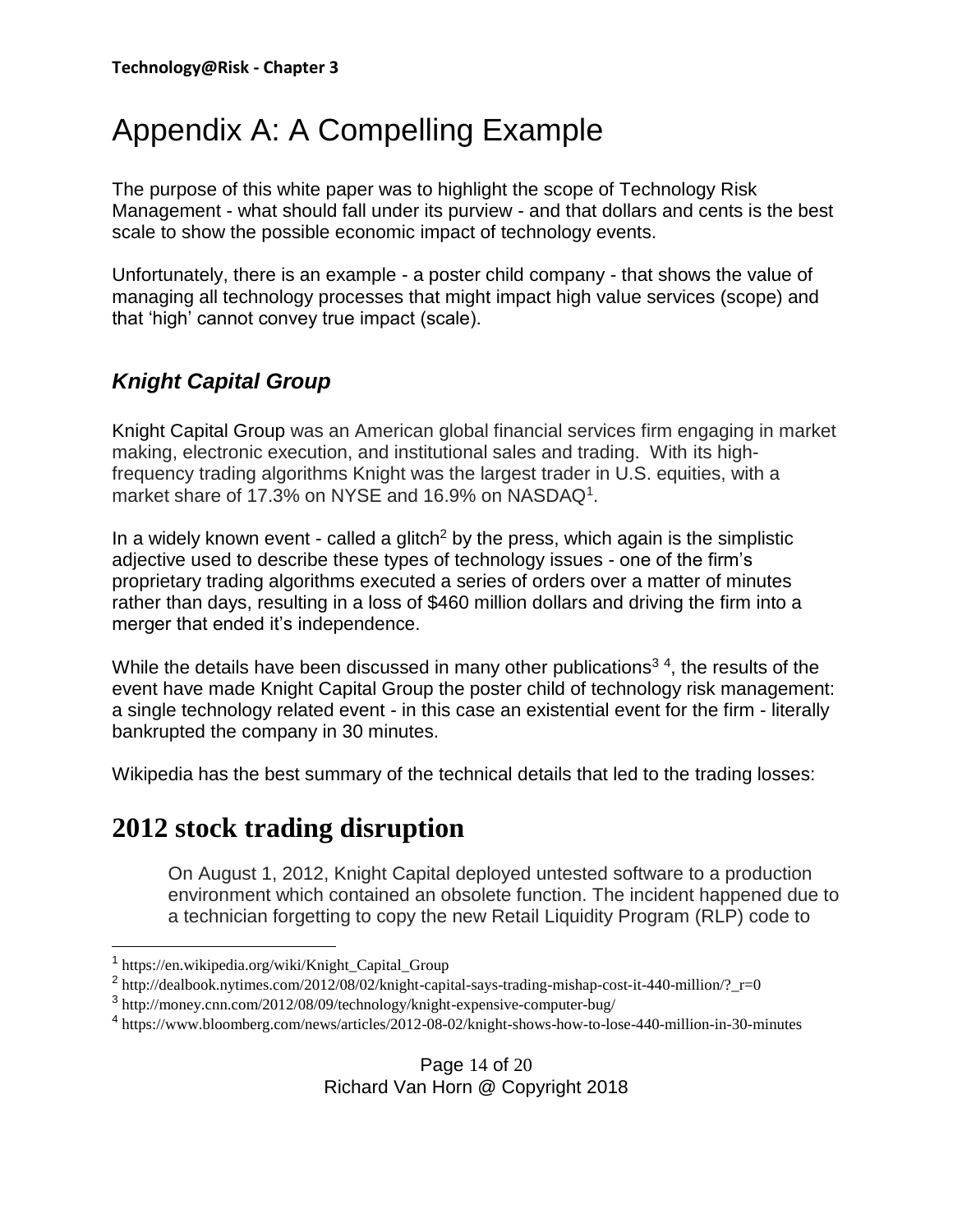one of the eight SMARS computer servers, which was Knight's automated routing system for equity orders. RLP code repurposed a flag that was formerly used to activate the old function known as 'Power Peg'. Power Peg was designed to move stock prices higher and lower in order to verify the behavior of trading algorithms in a controlled environment. Therefore, orders sent with the repurposed flag to the eighth server triggered the defective Power Peg code still present on that server. When released into production, Knight's trading activities caused a major disruption in the prices of 148 companies listed at the New York Stock Exchange, thus, for example, shares of Wizzard Software Corporation went from \$3.50 to \$14.76. For the 212 incoming parent orders that were processed by the defective Power Peg code, Knight Capital sent millions of child orders, resulting in 4 million executions in 154 stocks for more than 397 million shares in approximately 45 minutes.

This event is significant from a Technology Risk Management perspective for two reasons. For one, this was NOT an attack by a nation state or 'hackers' that normally makes headlines - other wise known as a Cyber attack and typically managed by the Cyber Security department. Rather, this was the result of a breakdown in well known, relatively mundane technology processes: quality assurance testing and change control. Those processes are well known components of the Software Development Life Cycle. Again, SDLC is not typically part of a Cyber Security program. However, in this example, given the potential impact on high risk services, it would be part of a Technology Risk Management program.

The second reason is that the cost of this event has been quantified in dollars and cents: \$440 to \$460 million dollars depending on the source. As discussed earlier, qualitative measures of risk cannot convey this magnitude of loss: 'high does not begin to indicate the size of this economic impact. To repeat, this is not a hypothetical 'what if' scenario but an actual technology related breakdown that lead to significant dollar losses, the firm losing its independence and merging with another company only days later.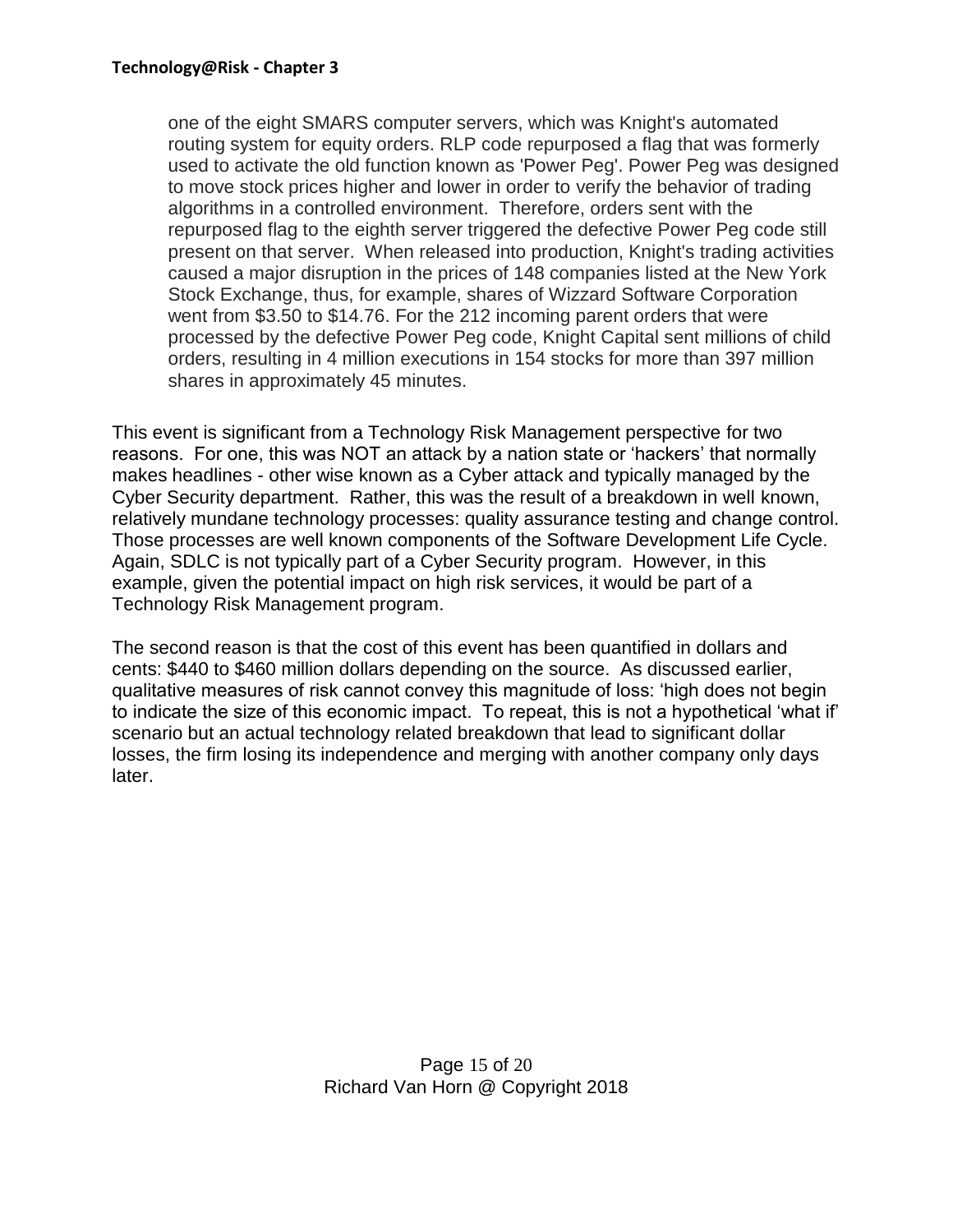# <span id="page-15-0"></span>Appendix B: Sources of Loss Data

This is a very short list of outages or other technology related events that can be used as data points to determine the economic impact of similar future events. This list does not include data breaches, as the Ponemen Institute focuses on that type of event. It is also not meant to be comprehensive:

### **CIA plot led to huge blast in Siberian gas pipeline**

[1982 \(Published in 2004\):](http://www.telegraph.co.uk/news/worldnews/northamerica/usa/1455559/CIA-plot-led-to-huge-blast-in-Siberian-gas-pipeline.html) A CIA operation to sabotage Soviet industry by duping Moscow into stealing booby-trapped software was spectacularly successful when it triggered a huge explosion in a Siberian gas pipeline, it emerged yesterday. Mr Reed writes that the software "was programmed to reset pump speeds and valve settings to produce pressures far beyond those acceptable to pipeline joints and welds".

#### **Australian Wastewater Attack**

[October 2001:](https://www.theregister.co.uk/2001/10/31/hacker_jailed_for_revenge_sewage/) An Australian man was today sent to prison for two years after he was found guilty of hacking into the Maroochy Shire, Queensland computerised waste management system and caused millions of litres of raw sewage to spill out into local parks, rivers and even the grounds of a Hyatt Regency hotel.

#### **Ohio Nuclear Power Plant**

[September 2003:](http://www.securityfocus.com/news/6767) The Slammer worm penetrated a private computer network at Ohio's Davis-Besse nuclear power plant in January and disabled a safety monitoring system for nearly five hours, despite a belief by plant personnel that the network was protected by a firewall.

### **Poland Train Station Attack**

[January, 2008:](https://www.theregister.co.uk/2008/01/11/tram_hack/) A Polish teenager allegedly turned the tram system in the city of Lodz into his own personal train set, triggering chaos and derailing four vehicles in the process. Twelve people were injured in one of the incidents.

> Page 16 of 20 Richard Van Horn @ Copyright 2018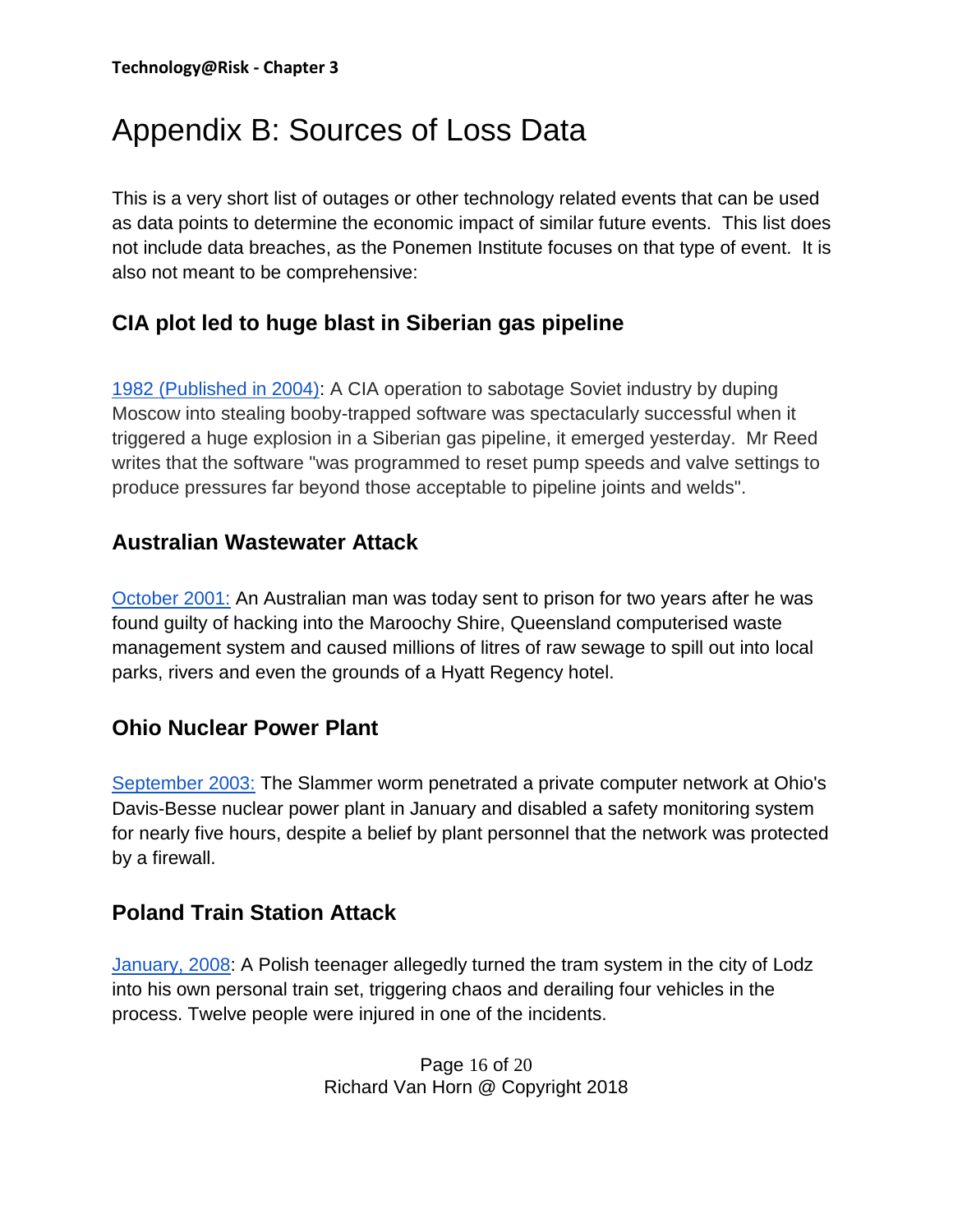#### **SAN FRANCISCO ADMIN CHARGED WITH HIJACKING CITY'S NETWORK**

[July, 2007:](https://www.wired.com/2008/07/sf-city-charged/) A California judge on Tuesday continued the \$5 million bail for a San Francisco city worker accused of hijacking the city's computer system, and ordered the network administrator to enter a plea on Thursday. Terry Childs, 43, is accused of locking out the city from its FiberWAN network containing city e-mails, payroll, police records, information on jail inmates – it was virtually an all access pass to City Hall. He was arrested Sunday after refusing to hand over passwords to the Wide Area Network system he is accused of taking control of illegally.

#### **Sony Playstation Attack**

[April, 2011: T](https://en.wikipedia.org/wiki/2011_PlayStation_Network_outage)he 2011 PlayStation Network outage was the result of an "external intrusion" on Sony's PlayStation Network and Qriocity services, in which personal details from approximately 77 million accounts were compromised and prevented users of PlayStation 3 and PlayStation Portable consoles from accessing the service. On May 4 Sony confirmed that personally identifiable information from each of the 77 million accounts had been exposed. The outage lasted 23 days.

#### **Sony Pictures Attack**

[November 24, 2014:](https://en.wikipedia.org/wiki/Sony_Pictures_hack) A hacker group which identified itself by the name "Guardians of Peace" (GOP) leaked a release of confidential data from the film studio Sony Pictures. The data included personal information about Sony Pictures employees and their families, e-mails between employees, information about executive salaries at the company, copies of then-unreleased Sony films, and other information. The perpetrators then employed a variant of the Shamoon wiper malware to erase Sony's computer infrastructure.

#### **German Steel Plant**

[December 2014:](https://www.wired.com/2015/01/german-steel-mill-hack-destruction/) Details of the incident emerged in the annual report of the German Federal Office for Information Security (BSI). It said attackers used booby-trapped emails to steal logins that gave them access to the mill's control systems. This led to parts of the plant failing and meant a blast furnace could not be shut down as normal.

### **The IT Risk Trifecta - July 8, 2015[:](http://www.reuters.com/article/us-ual-flights-idUSKCN0PI1IX20150708)**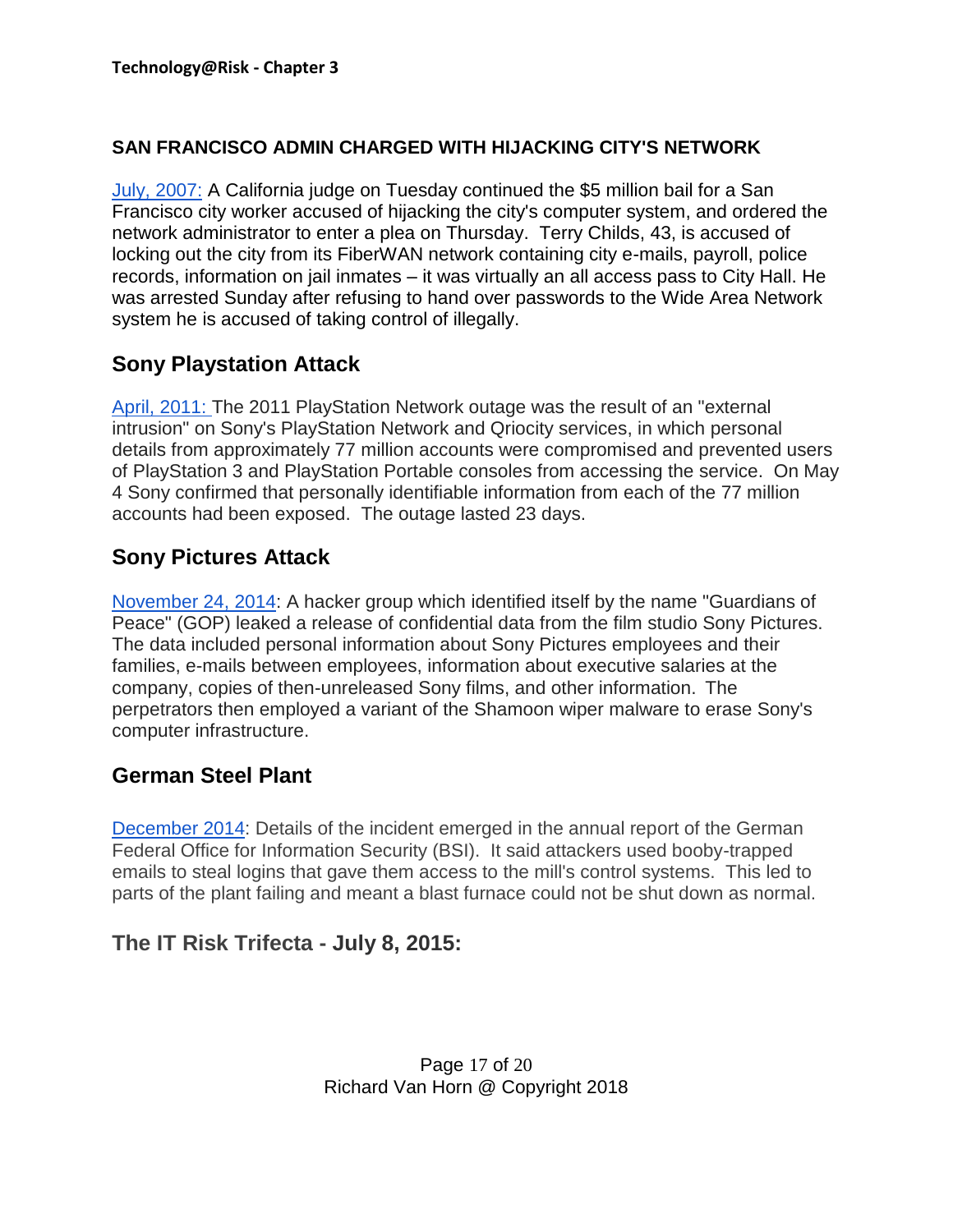[United Airlines:](http://www.reuters.com/article/us-ual-flights-idUSKCN0PI1IX20150708) Flights were grounded for almost two hours early Wednesday due to a computer hardware problem, creating travel headaches for tens of thousands of passengers that stretched into the afternoon.

[Wall Street Journal:](http://money.cnn.com/2015/07/08/media/wall-street-journal-crashes/index.html) The homepage for the digital site of the Wall Street Journal experienced technical difficulties on Wednesday. The technical glitch came at almost the same that the New York Stock Exchange halted trading due to its own "technical issue," which was a major story for the news outlet. At approximately 11:45 a.m. on Wednesday the homepage for WSJ.com presented an error page that read "oops, 504! Something did not respond fast enough, that's all we know..." Soon after the homepage returned, but with a temporary homepage design. At the top of the temporary page it read, "WSJ.com is having technical difficulties. The full site will return shortly."

[NYSE:](https://www.wsj.com/articles/stocks-trade-on-nyse-at-open-1436450975) A faulty software upgrade to part of the machine at the center of trading at the New York Stock Exchange was the culprit behind a nearly four-hour outage Wednesday, exchange officials said Thursday.

#### **Bank of New York**

[September 15, 2015:](https://www.wsj.com/articles/all-night-push-after-glitch-hit-bny-mellon-1441322064) At the height of the market volatility on Aug. 24, executives at Bank of New York Mellon Corp. got the news they wanted to hear: A glitch affecting the system that keeps more than a thousand mutual funds running was likely to be fixed soon. BNY Mellon relayed the news to some clients.

#### **Delta Airlines**

[January 2017:](http://www.nbcnews.com/news/us-news/delta-air-lines-grounds-domestic-fleet-after-systems-outage-n713956) Delta Air Lines domestic planes were taking to the skies again early Monday but a nationwide ground stop due to a "systems outage" caused departure delays and at least 150 cancellations overnight, the airline said.

### **RushCard**

[February, 2017:](https://www.usnews.com/news/business/articles/2017-02-01/russell-simmons-rushcard-fined-13-million-for-2015-outage) RushCard, the debit card company founded by hip-hop mogul Russell Simmons, is being fined and forced to pay millions in restitution to customers that were affected by a 2015 outage that cut users off from their money.

### **Yahoo!!!**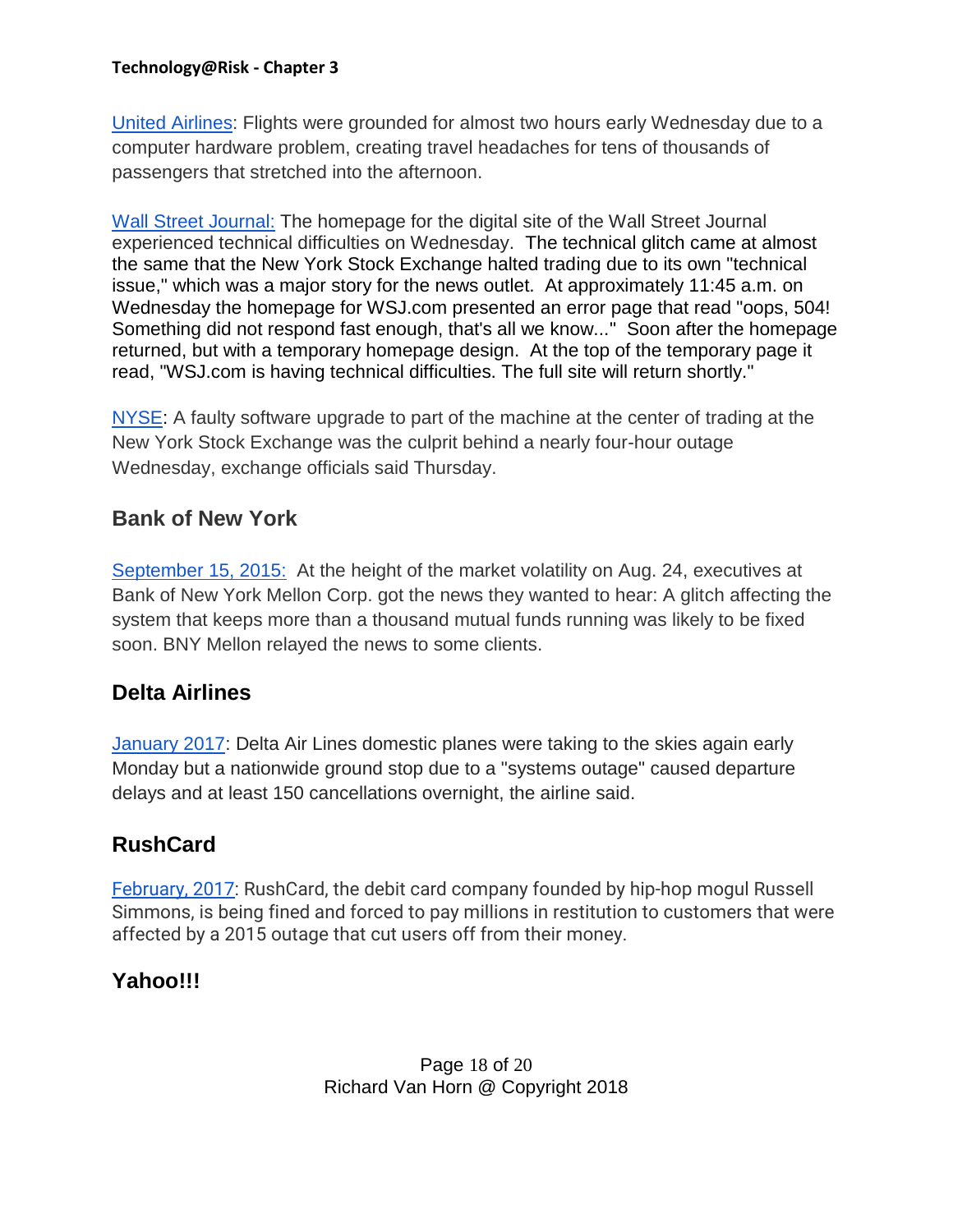[February 2017:](https://www.networkworld.com/article/3172402/security/we-finally-know-how-much-a-data-breach-can-cost.html) Everyone knows corporate data breaches can be expensive, but does anyone really know exactly how expensive? Recent estimates for the average cost have landed all over the map, ranging from \$4 million to \$7 million. But when it comes to the top end of the scale, those appraisals turn out to be laughably small.

#### **British Airways Outage**

[June, 2017:](http://www.independent.co.uk/news/business/news/british-airways-system-outage-it-worker-power-supply-switch-off-accident-flights-delayed-cancelled-a7768581.html) A power outage at British Airways that disrupted tens of thousands of people's travel plans last weekend plunging hubs Heathrow and Gatwick into chaos, was reportedly caused by a staff blunder.